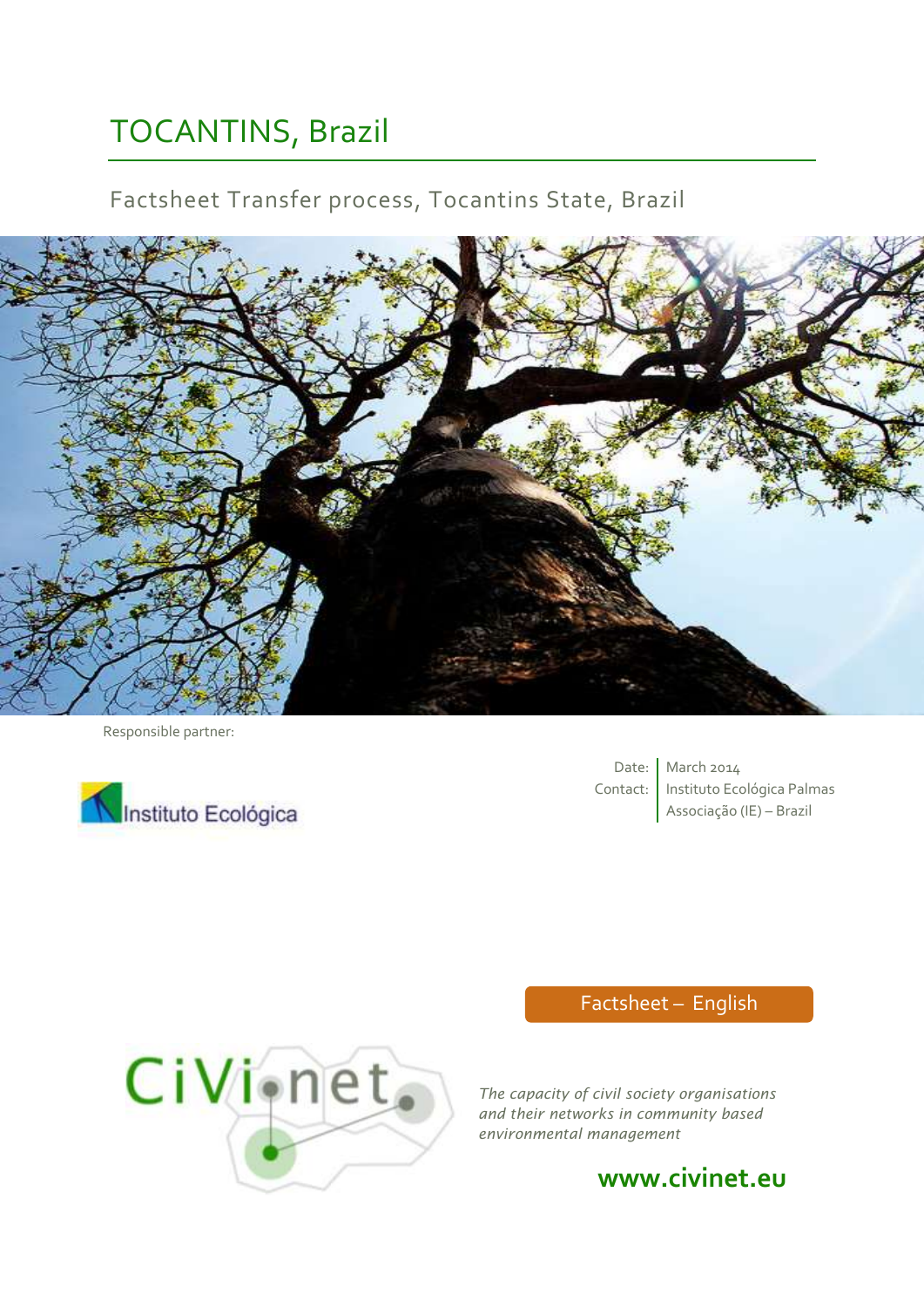#### Introduction to case studies in the CiVi.net project

One of the main aims of the CiVi.net project is to identify 'success stories' of local communities where solution strategies have been developed for the effective management of commonly used natural resources. Therefore the project has taken an action research and case study approach, selecting a number of 'original' case study regions, i.e. communities where solution strategies have already been worked out. For each of the selected original case study regions possible 'transfer' regions are identified. The selection of transfer regions is done in consultation with local stakeholders of the original region, the project's advisory board and the European

More information on the CiVi.net project and the Spanish and Portuguese version of this factsheet can be found on the website of the project: [www.civinet.eu.](http://www.civinet.eu/) Information on the case studies and transfer regions is available vi[a www.civinet.eu/english/79277/5/0/100.](http://www.civinet.eu/english/79277/5/0/100)

# The Tocantins Case study

Over 50% of the total area of the State of Tocantins is used for agricultural and livestock activities. Currently, the state is considered a major producer of cattle in Brazil being among the top 10 producers. In counterpoint to this information, deforestation in Tocantins is increasing due to the expansion of soybean crops and livestock: most of the soybean production is used as livestock feed.

In this scenario, the transfer process conducted by Ecologica Institute and the Swiss Federal Institute of Technology (ETHz) had the main objective of knowledge spreading and identifying the preference between REDD projects or Payment for Environmental Services (PES) relevant to the cattle farming properties in Tocantins.



*Location of transfer: Tocantins, Brazil*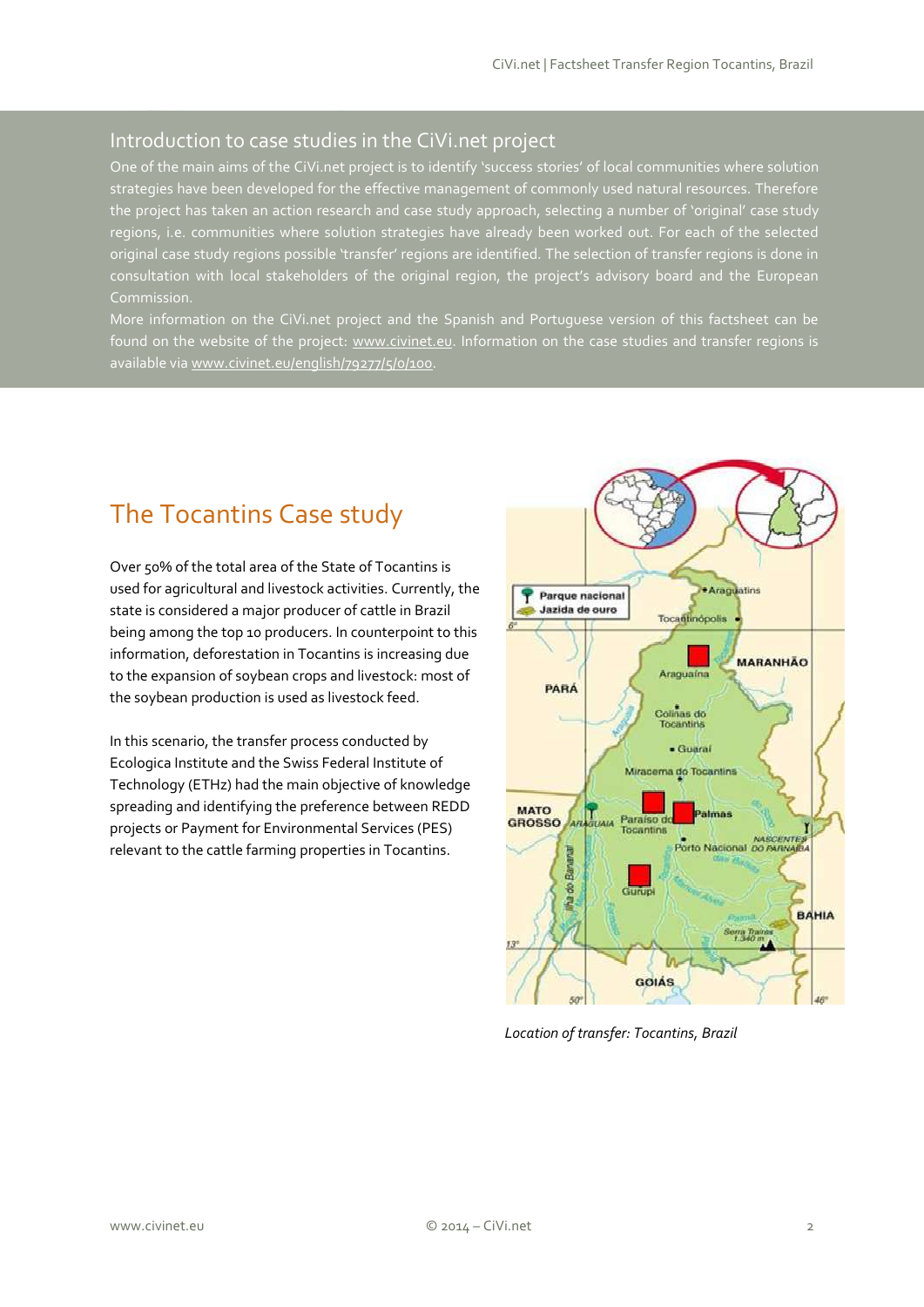## Cattle Ranching in Brazil

Cattle is raised in various ways in Brazil. Firstly in an extensive way where cattle are kept in pastures without supplementary feeding, and a large area of grassland with low cost and efficiency is needed. Secondly via semiintensive grazing where cattle is kept in good pasture which is fertilized and irrigated during dry periods to increase their weight. Thirdly via intensive farming, where the largest number of cattle is kept in a smaller area: the better method for rapid weight gain.



Taking into account the need to support areas for cattle breeding in Brazil, in recent years deforestation rates were extremely high: reaching 83% of all deforested areas in Brazil occupied by pastures. The State of Tocantins is the second largest producer of cattle in Brazil and the second state with respect to deforestation in the country: in 2012 there were approximately 200,000 hectares of deforested areas in total.

Extensive livestock is responsible for 93% of the cattle herd in Brazil, however, different studies indicate that of the 172 million hectares of pasture in Brazil, more than 60% is degraded. In pastures in the Cerrado area, it is estimated that 50 million hectares have some level of degradation. Aiming to adapt to environmental rules of the international market, or to provide the necessary production of meat, one sees that the recovery of degraded pasture areas should be a priority in the livestock sector, since the expectation in 2018 is an increase of over more than 5 million hectares to support an increase of about 20 million animals.



The process of intensification in cattle breeding aimed at better use of pastures has been analyzed by the livestock sector because it becomes a fairly simple and inexpensive solution, being possible to produce the same amount of cattle on less land, combining production and environmental conservation.

#### Transfer process: the cattle game

Given this scenario, the transfer process conducted by the Ecologica Institute and the Swiss Federal Institute of Technology (ETHz) sought primarily to gather information about the Tocantins cattle sector with producers, researchers and technical assistance institutions. The objectives were to identify the pattern of the use of pastures and to account the existing exceeder in the native area properties. With all the information reviewed, it was possible to provide information on the feasibility of replacing the livestock extensively for more intensive production, thus contributing to decreased replacement of native ecosystems and enabling the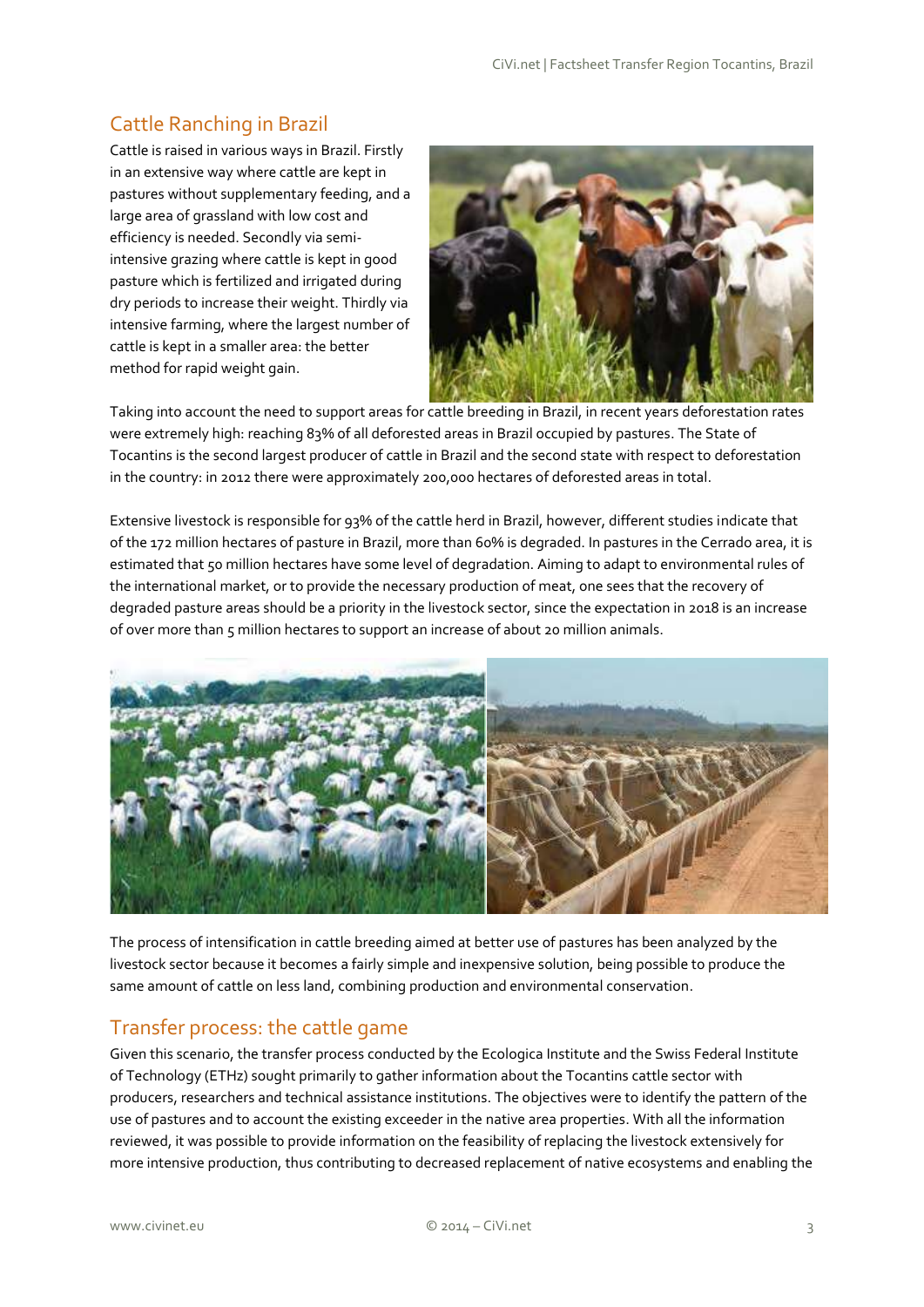implementation of projects of Payment for Environmental Services (PES ) and REDD in the cattle ranching properties in Tocantins.

The transfer process was carried out through a computer program developed by a technician from the Swiss Federal Institute (ETH), where the program or game simulates the farming scenario characterized by livestock in extensive grazing. The game consists of economic decisions taken on the intensification of pasture Payments for Environmental Services (PES) and Reducing Emissions from Deforestation and Forest Degradation (REDD). The software was installed in tablet devices and made available for the target audience, consisting of farmers and technicians as well as students of Forestry, Agronomy and Environmental Engineering.

#### Payments for Environmental Services - PSA and REDD

In these days, PES is an economic tool used to financially compensate those who enable environmental services to occur. Some authors estimate that the value of the environmental services provided by forests is considerably high, especially because its loss will bring great risk to humanity. Forests provide environmental services, not only carbon, but also watershed protection, flow regulation, nutrient recycling, rainfall generation and disease regulation. REDD also has the potential to tackle rural poverty, contributing to the conservation of biodiversity and maintaining all the mentioned ecosystem services (Parker et. al., 2009).

About 77% of Brazil's total CO2 emissions are resulting from deforestation and forest degradation (BRASIL, 2010). In 2009, the creation of the National Policy on Climate Change (NPCC) set national targets to reduce the emission of greenhouse gases, with a primary focus on reducing deforestation. Thus, REDD models are able to ensure a balance between environmental conservation and economic development, while contributing to improving the quality of life of the communities involved in the projects.

REDD can be separated into two types of projects. The first encompasses activities that reduce or avoid planned and legally authorized deforestation. In this design, the information about the size of the area that would be cleared is acquired and from this, the amount of emission reductions to be generated by the forest conservation project can be calculated. The second type is to avoid and reduce unplanned or illegal activities that cause deforestation. In this category, the agents of deforestation are the result of socioeconomic pressure on the forest, combined with the lack of oversight by government agencies and bad use of property rights over land (Verified carbon standard 2012; Shoch; Eaton; Settelmyer 2013).



*This figure shows that the proposed forest conservation (REDD) results in a smaller loss of carbon stock in the project than would occur in the baseline (without the project) scenario, area whose loss varies according to a certain rate annual deforestation estimated for the project.*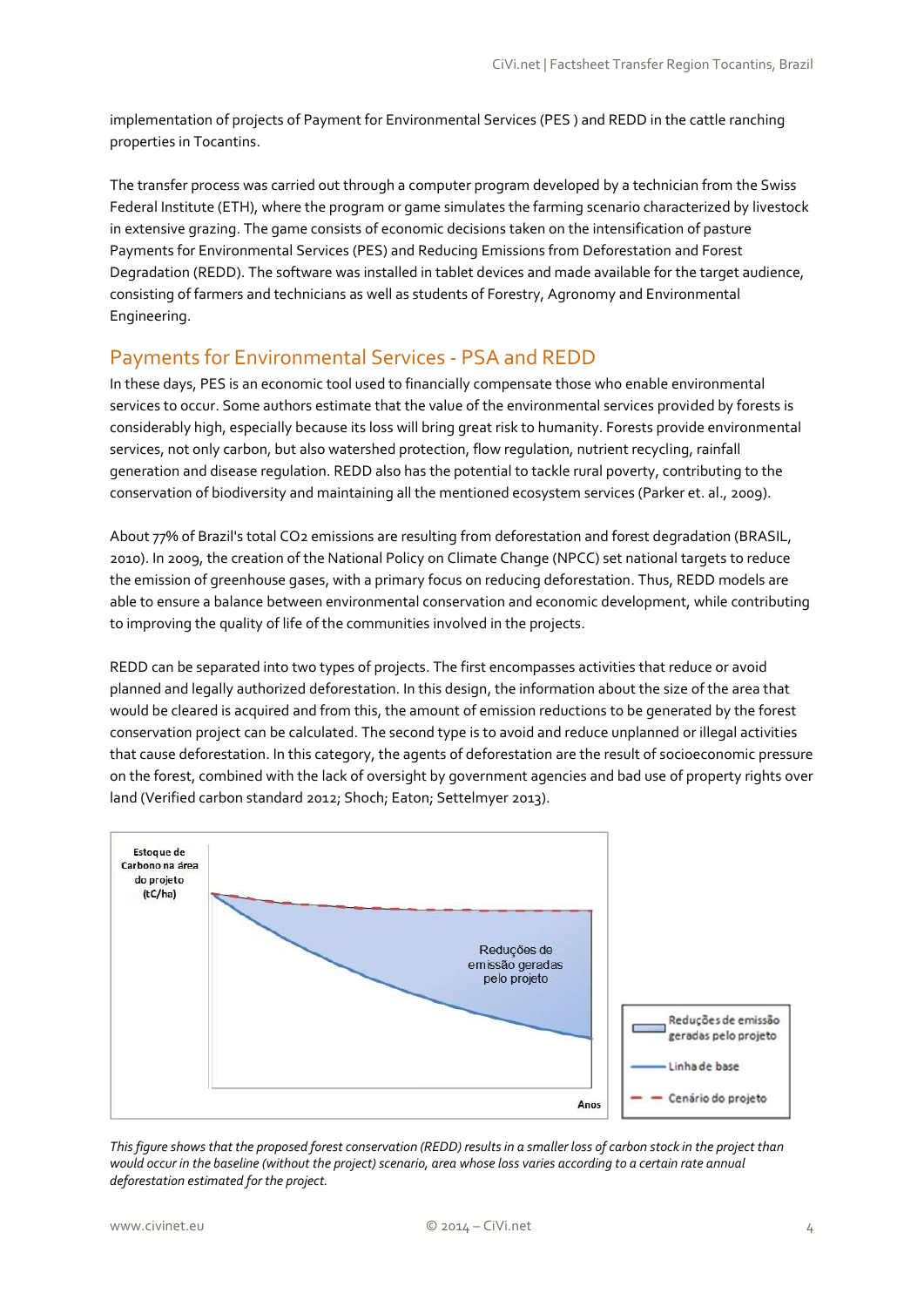Even after being widely debated, today, the so called REDD projects are still not fully accepted within the Kyoto Protocol, but only in the voluntary carbon market. According to Peters - Stanley and Yin (2013), from all transactions that occurred in the voluntary carbon market in 2012, 32 % were from forestry projects.

Regarding the voluntary market, there is a growing historical trend of demand for carbon credits from forestry projects. The turnover in the forestry market has doubled every three years, since the main demand is for those projects located in Latin America, featured in Brazil, which led the market in 2011. This demonstrates the great opportunity that the country has to generate revenue through carbon credits arising from the forestry sector. At the same time, there is a large potential to increase participation in this market, since Brazil has the largest concentration of the world's rainforests, which unfortunately is also threatened by the highest rate of deforestation.

### National Policy on Climate Change, Brazil

The main Brazilian public policy focusing on the issue of climate change is the National Policy on Climate Change, NPCC, establishing a national voluntary commitment to reduce GHG emissions to be achieved by 2020. This was one of Brazil's steps next to the UNFCCC and the global society. The main sector responsible for achieving the proposed goals is to change the use of land and forests, which still lacks public policies for this purpose.

Thus, economic instruments that act exactly in the change of the land use and forestry sector can be an important ally to, and help to achieve the goals



established by NPCC, enhancing the reduction of deforestation and ensure the long-term benefits. Since it already has the predominance of forest carbon market, Brazil could use REDD to its advantage to further reduce the planned deforestation in 2020 and thus obtain a greater reduction than the desired goal of reducing GHG emissions. This would emphasize the importance of REDD in Brazil and its impacts on the climate change negotiations.

In the current stage of development in which most Brazilian states are currently in, and mainly Tocantins, one of the last agricultural frontiers of the country, it is needed to achieve credibility among farmers so that they can finally invest in projects of the size of REDD and PES. For this purpose greater efforts are still needed, as well as working in a partnership with the state subsidizing the creation and reformulation of legislation may provide an additional back up for payment for environmental services projects, benefiting producers who invest in the conservation process.

#### More information

BRAZIL. Ministério da Ciência, Tecnologia e Inovação (MCTI). [Inventário Brasileiro de Emissões Antrópicas por](http://www.mct.gov.br/upd_blob/0214/214061.pdf)  [Fontes e Remoções por Sumidouros de Gases de Efeito Estufa não Controlados pelo Protocolo de Montreal -](http://www.mct.gov.br/upd_blob/0214/214061.pdf) Parte II da [Segunda Comunicação Nacional do](http://www.mct.gov.br/upd_blob/0214/214061.pdf) Brasil. Brasília, 2010.

BRASIL. Decreto nº. 7.390, de o9 de dezembro de 2010. Regulamenta os Arts. 6<sup>º</sup>, 11 e 12 da Lei nº 12.187, de 29 de dezembro de 2009, que institui a Política Nacional sobre Mudança do Clima - PNMC, e dá outras providências. Diário Oficial [da] República Federativa do Brasil, Brasília, DF, 09 dez. 2010.